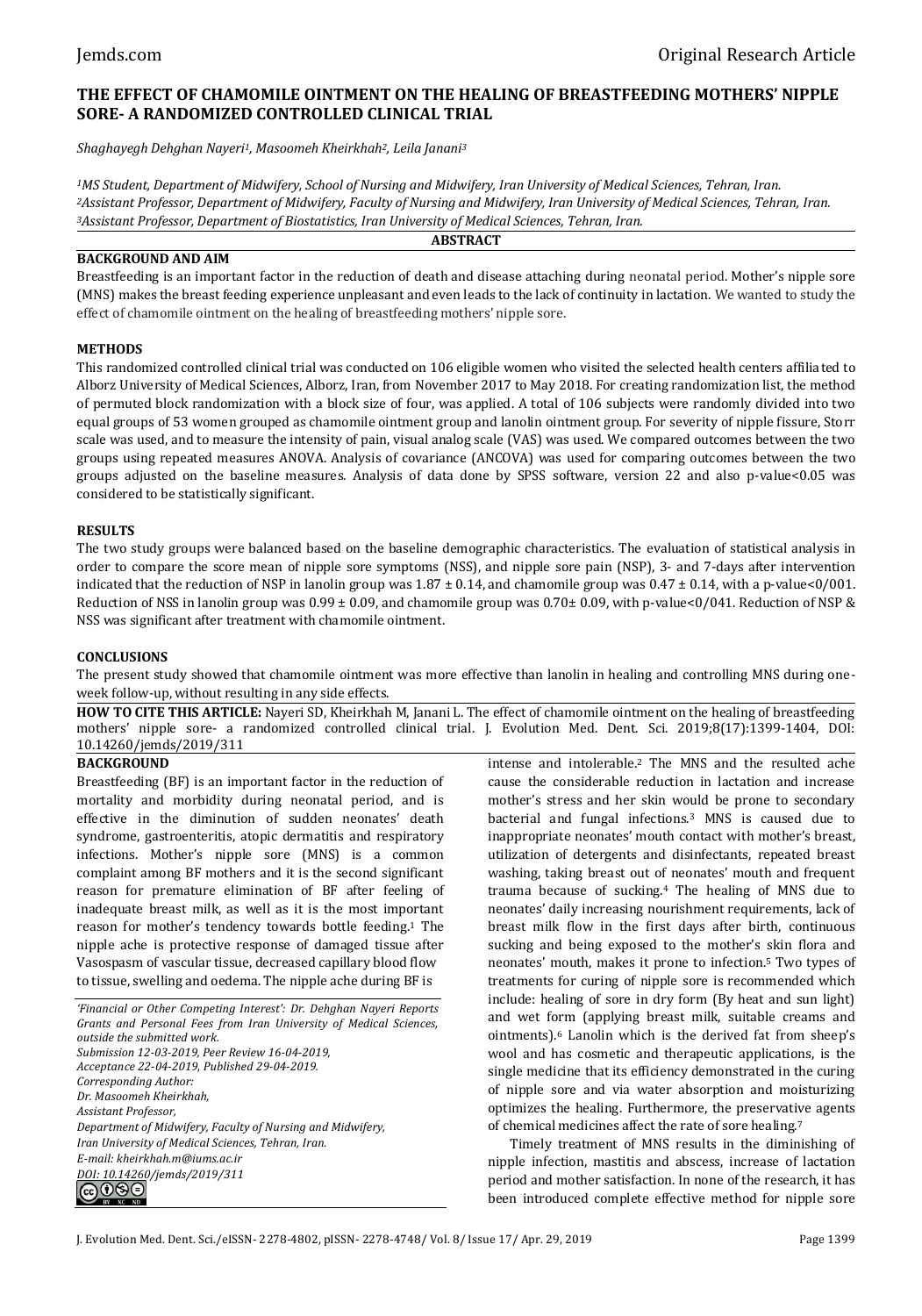treatment and nipple sore still remains as an important clinical problem. <sup>8</sup> The world health organization recommends the use of traditional medicines in its programs. In general, plant components are effective in the process of ache and inflammation diminution by restricting inflammatory paths, reducing the secretion of Prostaglandins and nitric oxide. 9

Chamomile is an annual, aromatic and herbal plant that belongs to Asteraceae family and is one of the most ancient medicinal plants known by human so far, and its usage dates back to ancient Greece. Chamomile has been introduced as a medicinal plant in overall credible pharmacopoeias and its flower therapeutic aspects has been evaluated. This plant grows wildly throughout the world. Recently this plant has extensively been distributed in Europe, West Asia, North Africa, North and South America, and Australia.<sup>10</sup> Chamomile is applied internally or externally for wound treatments, Eczema, burns, skin irritation, and Rheumatic pains.<sup>11</sup> The main components of chamomile plant include Alfa bisabolol, Bisabolol oxide, spiro ether, Chamazulene, and flavonoids such as Apigenin and Luteolin. Bisabolol and flavonoid have anti-inflammatory, pain killing and tranquilizer effects.<sup>12</sup>

Up to now, no clinical trials have assessed the effect of chamomile ointment on the healing of Breastfeeding mothers' nipple sore in Iran. Considering the incidence of MNS and its effect on lactation, the present study aimed to evaluate the effectiveness of chamomile on the healing of Breastfeeding MNS.

# **METHODS**

This study is two-groups, triple-blind (Researcher, samples and statistics analyst are unaware about type of intervention in the groups) randomized Controlled clinical trial, conducted in Karaj comprehensive health centers from November 2017 to May 2018, To calculate the sample size, considering the variable, the symptoms severity as per Storr scale, is considered as a preliminary outcome, considering that the number of two groups and also the three measurement times are considered in this study. Using G \* Power software (Software output is attached) to calculate the sample size for repeated measures ANOVA and assuming a probability of a first - type error 5%, the probability of a Second - type error of 10%, The amount of effect of 0.25, and a correlation between time to 0.5, total samples were equal of 47, which Assuming 10 % fall the total number of 106 people, 53 people in each group. It should be noted that if the comparisons between the two groups were considered 7 days after the study, with a standard deviation of 0.45 in each group and a difference between the score of 0.3, and assuming the probability of the first type error being corrected the number of 50 people in each group will have 80% power.

The standard deviation is based on a review of the literature that reported the standard deviation of the score from 0.2 to 0.6.13,14 Considering the deletion of the group with zero score, we considered the standard deviation of 0.45 to score 1- 4.

# **Inclusion Criteria**

At least 18 years old, Nipple fissure with 1-4 score for Store, Single delivery, The term baby, The natural weight of the baby (2500-4000 gr), Infant without congenital malformation; palate, jaw and face and short frenulum, Exclusive breastfeeding Absence of nipple abnormalities such as nipple and breast or nipple surgery; very small or large breast, Lack of maternal immunodeficiency diseases; diabetes and hypertension, Lack of mother's neurological diseases and depression, Insensitivity to chamomile and lanolin ointments.

### **Exclusion Criteria**

Sickness and bedridden baby, Mastitis; abscess or puerperal fever, Infant's being infected to oral infections Taking antibiotics, other topical ointment; or analgesics. The sequence was generated based on blocks of 4 that are balanced and not classified. For creating randomization list the method of permuted block randomized with a block size of four, was applied. Considering the number of samples that were 106 women, 27 blocks (27×4), created using online website (www.sealedenvelope.com). In order to considering the concealment in the randomization process, exclusive codes were applied on the ointments tubes and the desired codes were also created by the software.

The researcher (midwife), samples & Statistical Analyst is not informed of the type of Treatment used in the studied groups.

Chamomile ointment, 1.5 percent, manufactured by Razak laboratory. The produced ointment was filled into the same tubes and handed over to mothers. Lanolin ointment manufactured by Farabi pharmaceutical company and then filled into the same 20g tubes by pharmacist and handed over to mothers. During the intervention the researcher, in all samples in both intervention groups, was observing the mother BF and she was instructing the correct manner of BF to all mothers and for inspecting of possible allergic status, 8 hours prior to the application of medicine, it was being tested in inner part of the arm. Prior to the application of medicine, it was ordered to wash up the hands, the ointments were applied 3 times a day (Every 8 hours) in the amount of one finger (1g) on the areola and nipple. Until the next BF the ointment was remaining on the nipple. The treatment period continued 7 days. The symptoms of nipple sore (Redness, sore, bleeding and ache) in both chamomile and lanolin ointments, prior to intervention, was evaluated and compared by tools. Storr scale was used for assessing the severity of nipple sore in this study. The Storr scale has been validated in 1988 by Storr using the content validity method and by measuring its Cronbach's alpha coefficient.<sup>15</sup> It has five degrees, from zero to four as follows: A painless nipple = 0, a slightly reddened nipple  $=1$ , a reddened nipple with pain = 2, a nipple beginning to develop fissure with pain =3 and a nipple fissure with pain at the beginning of and in the intervals between BF =4. The scale has also been confirmed for use in Iran by many studies by measuring its content validity. In a study to determine the reliability of the tool Storr Equivalence Reliability Method (Simultaneous Observation Test). It was used and approved with an agreement rate of 92%.<sup>16</sup>

Nipple pain was assessed using Visual Analog Scale. This measure is a standard tool and its validity has been confirmed<sup>17</sup> and the reliability of the test was confirmed by a re-test method.<sup>18</sup>

This scale has 10 points; point zero was given for 'no pain' and the score of ten showed extremely severe pain. Previous studies have shown that the pain scale has adequate validity and it has been used in several studies for the assessment of the severity of breast pain. In one study, Tafazoli et al.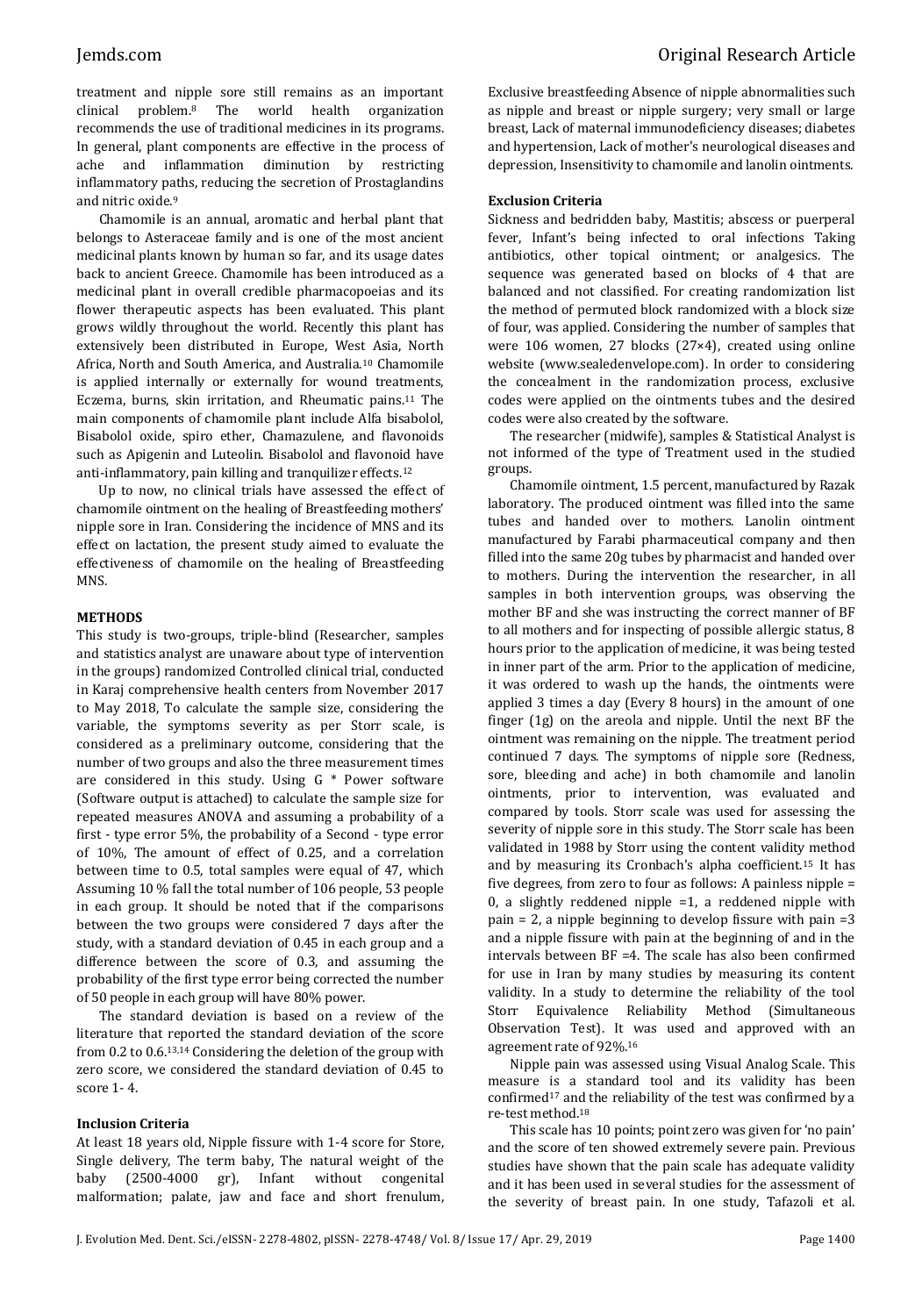# Jemds.com Original Research Article

examined the parallel-forms reliability of the scale.<sup>19</sup> and the reliability of the VAS tool was calculated by Ali Tavakoli et al. 2005 through Cronbach's alpha and a reliability coefficient of 0.7 was calculated.<sup>20</sup> The validity of the instrument for determining the pain level was determined with a confidence coefficient of 82% to 91%.<sup>21</sup>



| <b>Quantitative Variable</b>                                           | <b>Chamomile Ointment</b><br>Mean $\pm$ SD | <b>Lanolin Ointment</b><br>Mean $\pm$ SD | p-Value  |  |  |
|------------------------------------------------------------------------|--------------------------------------------|------------------------------------------|----------|--|--|
|                                                                        | $Mean \pm SD$                              | Mean $\pm$ SD                            |          |  |  |
| Maternal Age                                                           | $27.44 \pm 4.67$                           | $27.98 \pm 4.98$                         | $0/578*$ |  |  |
| Maternal Height                                                        | $164.38 \pm 8.35$                          | $163.74 \pm 5.95$                        | $0/660*$ |  |  |
| Maternal Weight                                                        | $73.24 \pm 11.66$                          | $75.40 \pm 9.10$                         | $0/304*$ |  |  |
| Neonatal Weight<br>in Birth                                            | $3.169 \pm 0.361$                          | $3.170 \pm 0.293$                        | $0/990*$ |  |  |
| Table 1. Comparison of Demographic Characteristics of The Participants |                                            |                                          |          |  |  |
| *Independent t-test                                                    |                                            |                                          |          |  |  |

# **Statistical Analysis**

Continuous variables were expressed as mean ± SD and categorical variables were summarized as frequencies and percentages. The analysis of categorical variables was done using the Chi-square test or Fisher's exact test, as appropriate. Comparison of continuous variables between two groups was done using independent t-test. We compared outcomes between two groups during three time using repeated measures ANOVA. Analysis of covariance (ANCOVA) was used for comparing outcomes between two groups adjusted on the baseline measures. All statistically significant analyses were conducted in SPSS version 22 (IBM Company, USA). A P value less than 0.05 was considered statistically significant.

This study Conducted After obtaining the license and approval of ethic committee of Iran university of medical sciences and registration of the research in Iranian Registry of Clinical Trials and obtaining license from selected health and therapeutic centers, From the mothers, who were eligible and willing to participate in this experiment, the written informed consent form was obtained.

# **RESULTS**

The study participants' demographic and Obstetrical information is presented in Table 1 & 2 accordingly, no significant difference was found between the two groups with the results of Independent t-test regarding the mean Maternal age, height, weight and Neonatal weight (P>0.05). Also Fisher's exact test indicated no significant difference between the intervention and control groups in terms of Educational level, Jab status, Socio¬-economic status, Number of deliveries, Time of fissure, and the results of Chi Square test revealed no significant difference between the two groups in Type of deliveries and neonatal age(P>0.05).

Among 130 enrolled participants, 106 subjects were eligible for inclusion, and 100 patients completed the study. [Fig.1]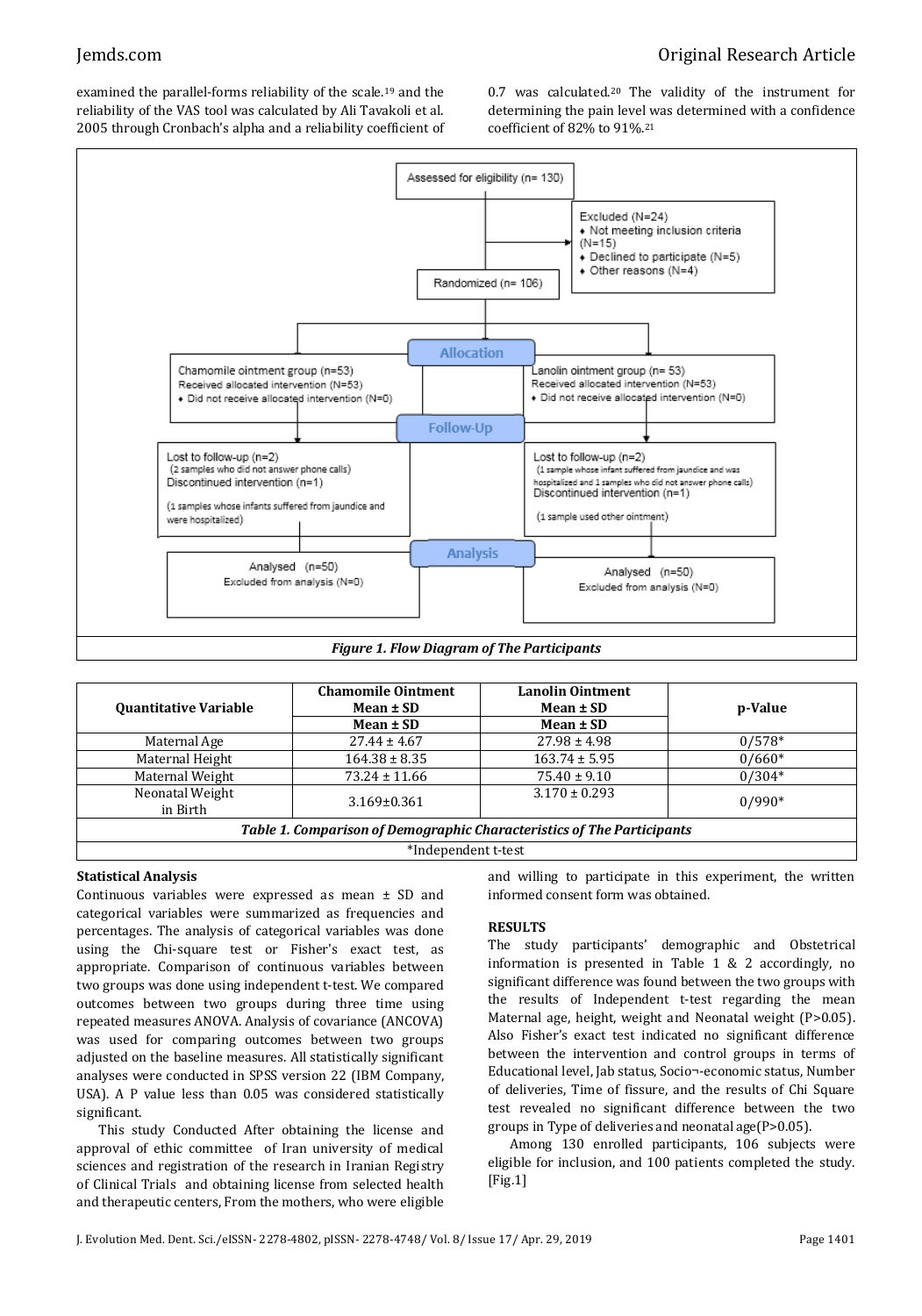|                          | <b>Sub Group</b>   | <b>Chamomile Group</b>  | <b>Lanolin Group</b>  |                      |  |
|--------------------------|--------------------|-------------------------|-----------------------|----------------------|--|
| Characteristic           |                    | N(%)                    | N(%)                  | p-Value              |  |
| <b>Educational Level</b> | Under high-school  | 7 (13.92)               | 12 (23.54)            |                      |  |
|                          | high-school        | 32 (64.13)              | 34 (68.52)            | $0/098*$             |  |
|                          | collegiate         | 11 (21.95)              | 4(7.94)               |                      |  |
| Jab Status               | Housekeeper        | 47 (94)                 | 50(100)               | $0/242$ <sup>*</sup> |  |
|                          | Employed           | 3(6)                    | 0                     |                      |  |
|                          | Low                | 2(4)                    | $\Omega$              |                      |  |
| Socio-Economic Status    | Medium             | 39 (78)                 | 46 (92)               | $0/107$ *            |  |
|                          | High               | 9(18)                   | 4(8)                  |                      |  |
|                          | 1                  | 26(52)                  | 30(60)                |                      |  |
| Number of Deliveries     | $\overline{2}$     | 21(42)                  | 18 (36)               |                      |  |
|                          | 3                  | 3(6)                    | 0                     | $0/140*$             |  |
|                          | 4                  | $\Omega$                | $\overline{2}$<br>(4) |                      |  |
|                          | 3                  | 5(10)                   | 7(14)                 |                      |  |
|                          | 4                  | 16 (32)                 | 8(16)                 |                      |  |
| Neonatal Age (Day)       | 5                  | 20(40)                  | 22 (44)               | $*$ $0/097$          |  |
|                          | 6                  | 3(6)                    | 10(20)                |                      |  |
|                          | $\overline{7}$     | 6(10)                   | 3(6)                  |                      |  |
| Type of Deliveries       | C/S <sup>a</sup>   | 35 (70)                 | 33(66)                |                      |  |
|                          | <b>NVDb</b>        | 15(30)                  | 17(34)                | $0/668**$            |  |
| Time of fFssure<br>(Day) | 1                  | 7(14)                   | 12 (24)               |                      |  |
|                          | $\overline{c}$     | 24 (48)                 | 23 (46)               |                      |  |
|                          | 3                  | 15 (30)                 | 12 (24)               | $0/489*$             |  |
|                          | 4                  | 2(4)                    | 3(6)                  |                      |  |
|                          | 5                  | 2(4)                    | $\Omega$              |                      |  |
|                          | $6 - 8$            | 22 (44)                 | 29 (58)               |                      |  |
| Number of                | $8 - 10$           | 17 (34)                 | 21(42)                | $0/012**$            |  |
| <b>Breast Feeding</b>    | $10 - 12$          | 11 (22)                 | $\boldsymbol{0}$      |                      |  |
| $-1122$                  | $\sim$<br>$\cdots$ | $\sim$<br><b>******</b> | $\sim$ $\sim$         |                      |  |

*Table 2. Comparison of Control and Intervention Groups With Regard To Qualitative Variables*

a Caesarean section, <sup>b</sup> normal vaginal delivery,  $^*$  Fisher's exact test, \*\*Chi Square test

|                | <b>Days</b>    | <b>Chamomile Group</b><br>$N=50$ Mean $\pm$ S.D. | <b>Lanolin Group</b><br>$N=50$ Mean $\pm$ S.D. |
|----------------|----------------|--------------------------------------------------|------------------------------------------------|
| <b>NSPa</b>    | $\Omega$       | $6.84 \pm 2.54$                                  | $6.64 \pm 2.73$                                |
|                | 3              | $2.14 \pm 1.36$                                  | $3.98 \pm 2.16$                                |
|                |                | $0.50 \pm 0.81$                                  | $1.84 \pm 1.65$                                |
| <b>NSSb</b>    | $\Omega$       | $3.14 \pm 0.94$                                  | $3.16 \pm 0.89$                                |
|                | 3              | $1.22 \pm 0.95$                                  | $2.10 \pm 0.81$                                |
|                | $\overline{7}$ | $0.70 \pm 0.68$                                  | $1.00 \pm 0.88$                                |
|                |                | p-Value                                          |                                                |
| Repeated ANOVA |                | <b>NSPa</b>                                      | <b>NSSb</b>                                    |
|                | Time           | < 0.001                                          | < 0.001                                        |
|                | Group          | 0.228                                            | 0.336                                          |
|                | Time & group   | 0.019                                            | 0.001                                          |

*Table 3. Comparison of Score Mean ± S.D. of Nipple Sore Pain (NSP) and Nipple Sore Symptoms (NSS), Before Intervention, 3 and 7 Days after Intervention*

<sup>a</sup>Nipple sore pain. bNipple sore symptoms

|             | <b>Chamomile Group</b><br>$N=50$ Marginal Mean $\pm$ (S.E) |                 | <b>Lanolin Group</b><br>N=50 Marginal Mean± (S.E)                                                                                                        |                 |
|-------------|------------------------------------------------------------|-----------------|----------------------------------------------------------------------------------------------------------------------------------------------------------|-----------------|
| <b>NSPa</b> | <b>Days</b>                                                |                 |                                                                                                                                                          | <b>Pp-Value</b> |
|             |                                                            | $2.08 \pm 0.16$ | $4.03 \pm 0.16$                                                                                                                                          | $<0/001*$       |
|             |                                                            | $0.47 \pm 0.14$ | $1.87 \pm 0.14$                                                                                                                                          | $<0/001*$       |
| <b>NSSb</b> |                                                            | $1.22 \pm 0.08$ | $2.09 \pm 0.08$                                                                                                                                          | $<0/001*$       |
|             |                                                            | $0.70 \pm 0.09$ | $0.99 \pm 0.09$                                                                                                                                          | $0/041*$        |
|             |                                                            |                 | Table 4. Analysis of Covariance in Order to Compare Score Mean of Nipple Sore Symptoms, and Nipple Sore Pain, 3 and 7 Days <br><b>After Intervention</b> |                 |
|             |                                                            |                 | <sup>a</sup> Nipple sore pain. <sup>b</sup> Nipple sore symptoms *Analysis of Covariance (ANCOVA)                                                        |                 |
|             |                                                            |                 | Significations are based on Ancova using baseline measure as a covariate.                                                                                |                 |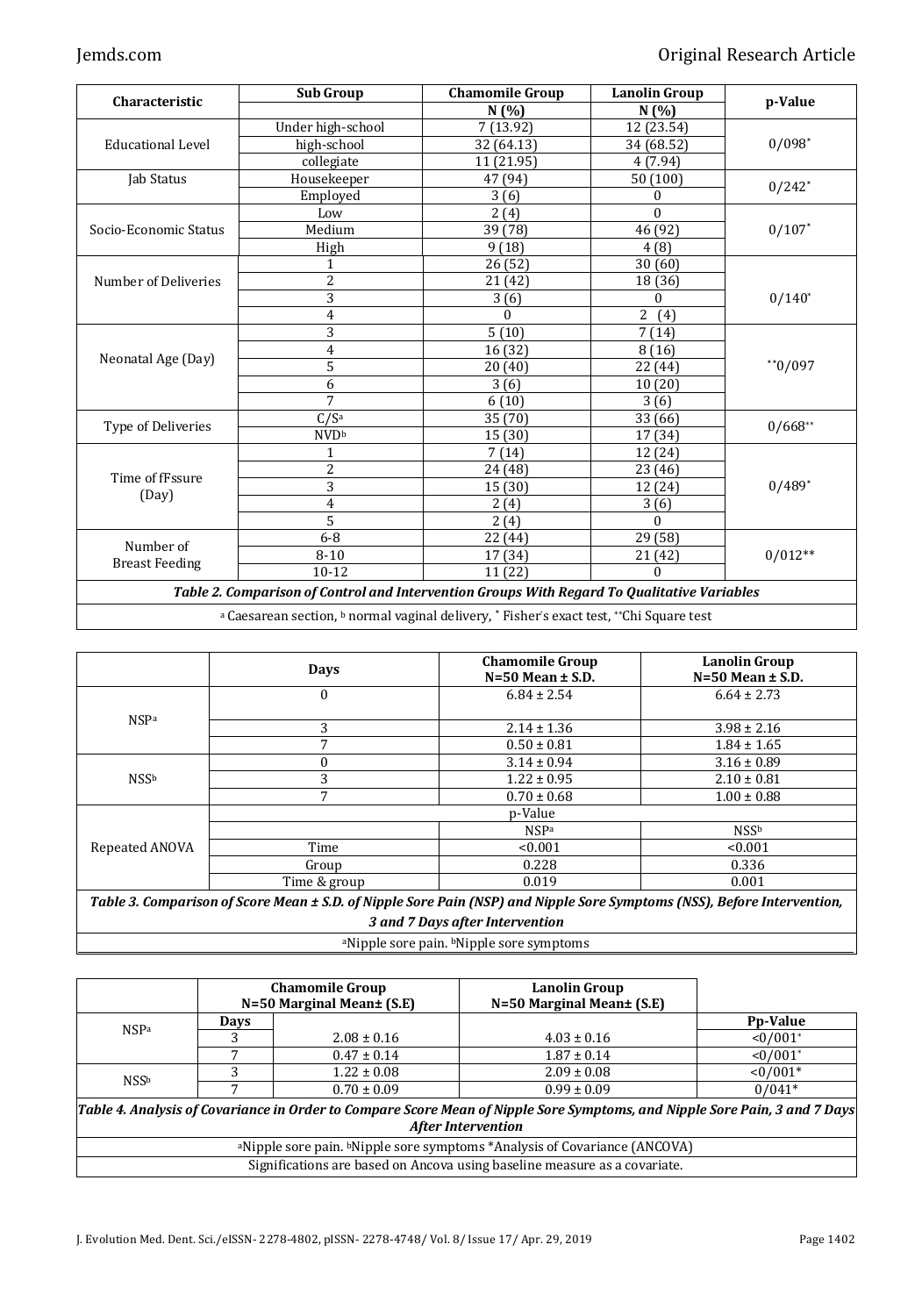The nipple sore pain was evaluated, before intervention on days 3 and 7, the results indicate that in both groups the mean of nipple sore ache has had descending trend, and on days 3 and 7 has reduced. The mean of nipple sore ache prior to the intervention, was almost the same in both groups (6.64  $±$  2.73 in lanolin ointment group (LOG)), 6.84  $±$  2.54 in chamomile ointment group (COG)). Evaluation of the means indicates that in COG, the means have decreased with sharper slope and higher value. The mean was 1.84 in LOG and 0.50 in COG on day 7. The symptoms of nipple sore evaluated three steps before intervention on days 3 and 7. The results indicated that in both groups, the mean of nipple sore symptoms such as wound, has had descending trend and diminished on days 3 and 7. The mean of nipple sore ache prior to intervention was the same in both groups (3.16 in LOG and 3.14 in COG). The mean evaluation indicated that the rate of nipple sore symptoms diminution in COG has more intensively decreased. The mean decreased from 3.16 to 1 in LOG, and from 3.14 to 0.70 in COG on day 7. (Table 3).

The results indicated that all double-comparison have been significant (p<0.001). In comparison of the nipple sore ache, prior to the intervention, to two steps on days 3 and 7 and, the nipple sore ache rate on days 3 and 7, there has been significant difference (p<0.001). In both groups the mean of nipple sore ache, in compare before intervention, decreased, Likewise the nipple sore ache, on day 7 in both groups in compare to day 3, decreased. (Table 4).

# **DISCUSSION**

The overall objective of this research has been the determination of chamomile ointment effect on the healing of breast-feeding mothers' nipple sore, the two study groups were balanced based on the baseline demographic and clinical characteristics. The evaluation of statistical analysis indicated that the reduction of MNS and NSP after treatment with chamomile ointment was significant. Likewise, the mean score of NSP in the chamomile group was significantly lower in compare to lanolin group after intervention. And now we are comparing the related researches with the present one. In the study, contrast the effects of chamomile and calendula ointments on the neonatal diaper dermatitis. The research results indicated that the intensity of dermatitis was significantly lower in chamomile group.<sup>22</sup> The results are consistent with the present study. Likewise, performed a research aimed at determination of chamomile ointment effect along with placebo on the healing of episiotomy ulcer, the positive effect of chamomile ointment in the healing of episiotomy ulcer, conforms to the present research.<sup>23</sup>

About the effect of chamomile on pain relief, In a study by Pazandeh, aimed at investigating the effect of aromatherapy with chamomile essential oil on episiotomy pain, the chamomile essential oil consumption group reduced the mean pain on seventh and fourteenth days.<sup>24</sup> and In the study which examined the effect of chamomile on the intensity of acute phase of active labor, the results showed that the aroma of chamomile essential oil compared with the drug significantly reduced the intensity of pain in the active phase of labor.<sup>25</sup> conducted a study on chamomile tea to improve primary dysmenorrhea. Showed that drinking chamomile tea is effective in relieving menstrual pain due to primary dysmenorrhea.<sup>26</sup> In the research of Alamolhoda in the evaluation of Aloe Vera gel effect on the curing of nipple sore, observed significant decrease in the ache score of Aloe Vera gel applied group, Aloe Vera contains components such as Flavonoids, and vitamins A and C, Considering the presence of the equal materials in chamomile and Aloe Vera, it can be said that the same process exists in chamomile with mentioned plant for decreasing of ache.<sup>27</sup> In a clinical trial conducted on children with atypical dermatitis in order to compare the cream containing chamomile and hydrocortisone 0.05%, chamomile recovery was found to be due to hydrocortisone.<sup>28</sup> Also, in a study on 61 patients with eczema, the comparison of chamomile cream and steroid and non-steroid drugs in the treatment of eczema showed that chamomile and hydrocortisone had the same effect and the duration of treatment in the chamomile group was lower. <sup>29</sup> The study aimed to compare the effect of chamomile and topical steroid solution on accelerating skin ulcer repair around colostomyoma on 72 patients with colostomy, indicating that recovery was faster with chamomile solution.<sup>30</sup>

From the research constraints, the lack of control of the correct lactation and the nutritional status of those who are effective in wound healing are partly controlled by providing the same training in lactation and random selection of individuals.

The strengths of this study, as compared with previous studies, have prevented the mother from having a routine fissure Treatment (breast milk).

# **CONCLUSIONS**

This study showed that chamomile ointment was effective in decreasing nipple sore intensity and pain. Hence, besides other methods, chamomile ointment can be useful in preventing and treating wound and sore without any side effects. Thus, it is recommended to be used for curing of nipple sore and continuation of lactation.

# **ACKNOWLEDGMENT**

The present article was extracted from the thesis written by Shaghayegh Dehghan Nayeri which was financially supported by Iran University of Medical Sciences (grant No. 97- 4671). Hereby, the authors would like to thank, educational and research assistant professors of nursing and midwifery faculty in Iran University of Medical Science and all mothers who have participated in this study.

# **REFERENCES**

- [1] Cunningham FJ. Williams Obstetrics. The puerperium. 24th edn. New York: McGraw-Hill Education 2014: p. 636-56.
- [2] Vieira F, Bachion MM, Mota DD, et al. A systematic review of the interventions for nipple trauma in breastfeeding mothers. Journal of Nursing Scholarship 2013;45(2):116-25.
- [3] Dennis CL, Schottle N, Hodnett E, et al. An all-purpose nipple ointment versus lanolin in treating painful damaged nipples in breastfeeding women: a randomized controlled trial. Breastfeeding Medicine 2012;7(6):473-9.
- [4] Spencer JP. Management of mastitis in breastfeeding women. Am Fam Physician 2008;78(6):727-31.